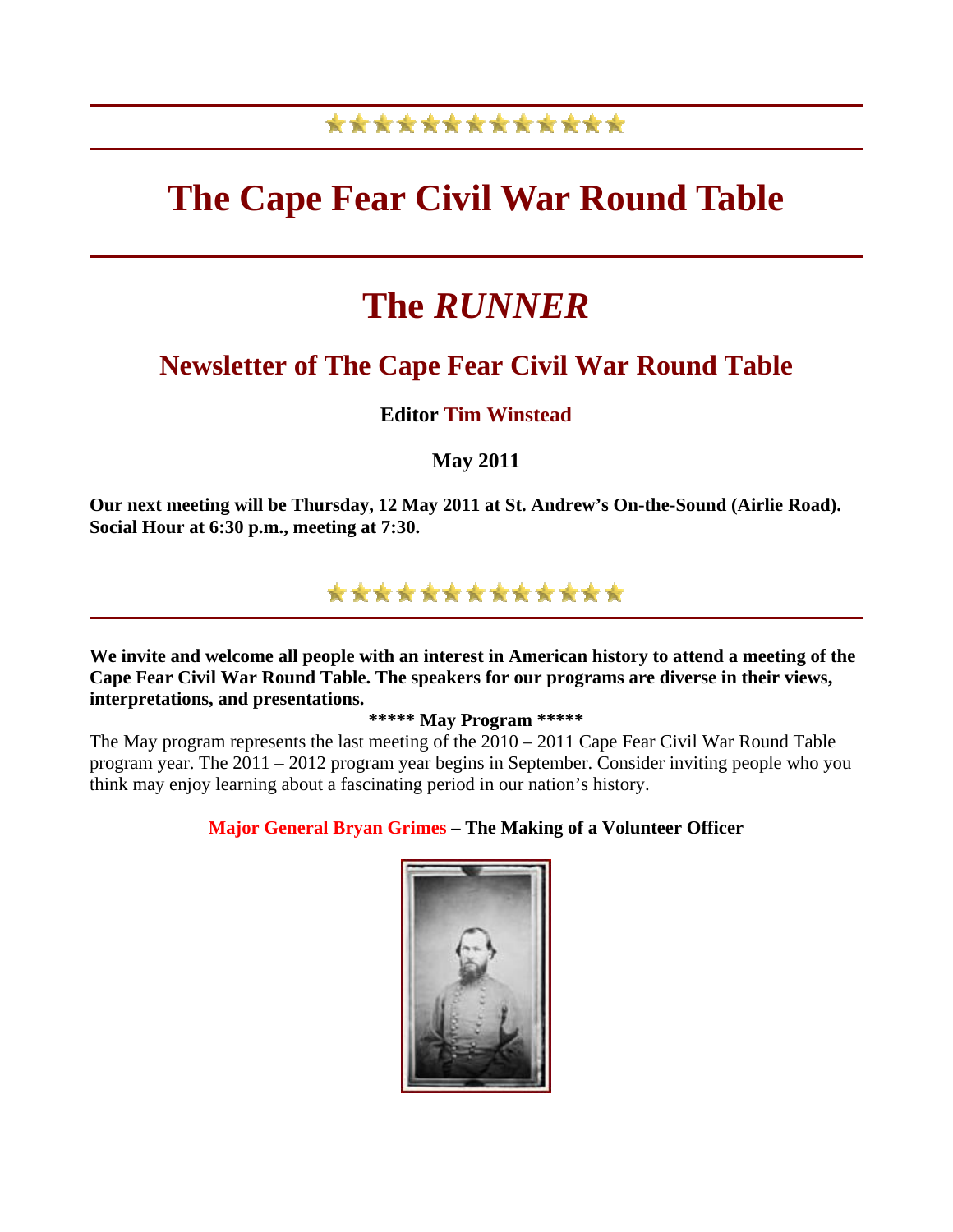**Dr. Michael Coffey** will present a focused look at the sometimes painful transition from civilian to military officer of North Carolina native, Bryan Grimes.

A planter from Pitt County, Grimes was a patriotic, but hot-tempered man, who evolved from civilian status of privilege to become the last officer in the Army of Northern Virginia to become a Major General. Mike especially examined Grimes's career as colonel of the 4th North Carolina during the first years of the war. As the war continued, Grimes became an effective and dependable battlefield commander. His actions on the battlefield led to his receiving numerous wounds as he ignored personal safety to encourage his men to strike at the enemy. At the Bloody Angle at Spotsylvania on May 12, 1864, Grimes's brigade was credited with actions that saved the army from destruction.

NOTE: At our February meeting, Waite Rawls, CEO of the Museum of the Confederacy, spoke of Grimes's scabbard & belt buckle that are included in the MOC collection. During a charge led by Grimes, a ball embedded in his sword belt and scabbard. Grimes had several horses shot from under him, received many wounds throughout the war; however, he survived the war with few permanent injuries from these wounds.



**Bloody Angle, May 12, 1864** 

His attention to duty, as he saw it, often put Grimes at odds with officers of less strong convictions. Grimes's ambition and pride often led him to challenge the correctness of the promotion of men who he saw as less courageous and deserving than himself.

Join us on May 12 and learn more about a non-professional officer who led the last Confederate offensive action at Appomattox on April 9, 1865. Think of Grimes as a "polished" version of Nathan Bedford Forrest. If you enjoy hearing about real characters, be sure to attend Mike Coffey's presentation.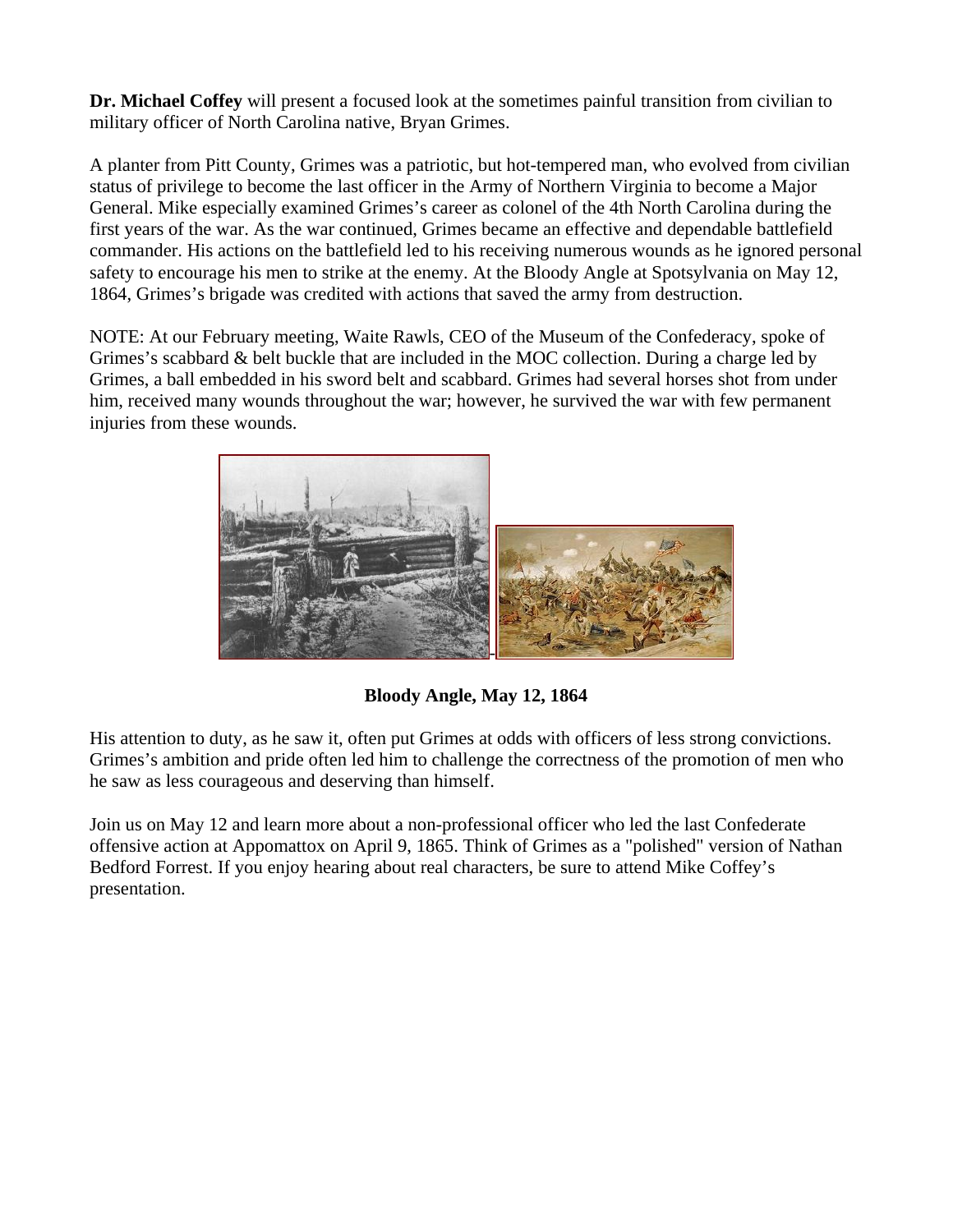$A^{\top}$ LAST AT THIS PLACE THE NORTH CAPOLINA BRIGADE OF BRIGADIER-GENERA **M.R. Cox of GRIMES DIVISION FRED THE LAST VOLLEY 9 APRIL 1855** MAJOR-GENERAL BRYAN GRINES OF MORTH CAROLINA PLANNED FFORGHT BY THE ARMY OF NORTHERN WIRSINIA AND COMMANDED **SAGED THEREIN, THE GREATER PART OF WHOM WERE NORTH C** THIS STONE IS ERECTED FOUTLE AUTHORITY OF THE GENERAL ASSEMBLY NORTH CAROLINA IN GRATEFUL AND DESSERVA 1117 AD PUBILO 1499  $\sim$  $1500$ MUNSHAKEN FIBER<br>DERACY TO THIS CL<br>UL TO THE END FY THE CLOSING SCENE SCYED S APRIL, ISOS LOLY, W.T. JENKINS GREE. ROOPS PAROLED NORTH CARO PCMATTCX **BRICADES** LANES cax's 570 **CRIMES** SCALES 719 NSOW JOHNSTO) 435 **LEWIS** RASSINGERS 23 ROBERTS COOKES 93 MACRAES L.P MAJOR CENERAL GRIMES AND STAFF 8 CUMMINGS MILLER'S WILLIAMS FLANNER'S A **ORAMSAY'S BATTERIES 150** TOTAL NORTH CAROLINIANS PAROLED 5.012

#### **Last at Appomattox**

**Dr. Michael Coffey**, assistant-editor of *North Carolina Troops 1861 – 1865: A Roster*, graduated from NCSU with a Business Management degree. Mike returned to school to pursue the study of history. He received a BA from Lenoir-Rhyne, a MA from UNC-Greensboro, and a PhD from the University of Southern Mississippi. Mike joined the Historical Publications Section at the North Carolina Office of Archives and History in 2004.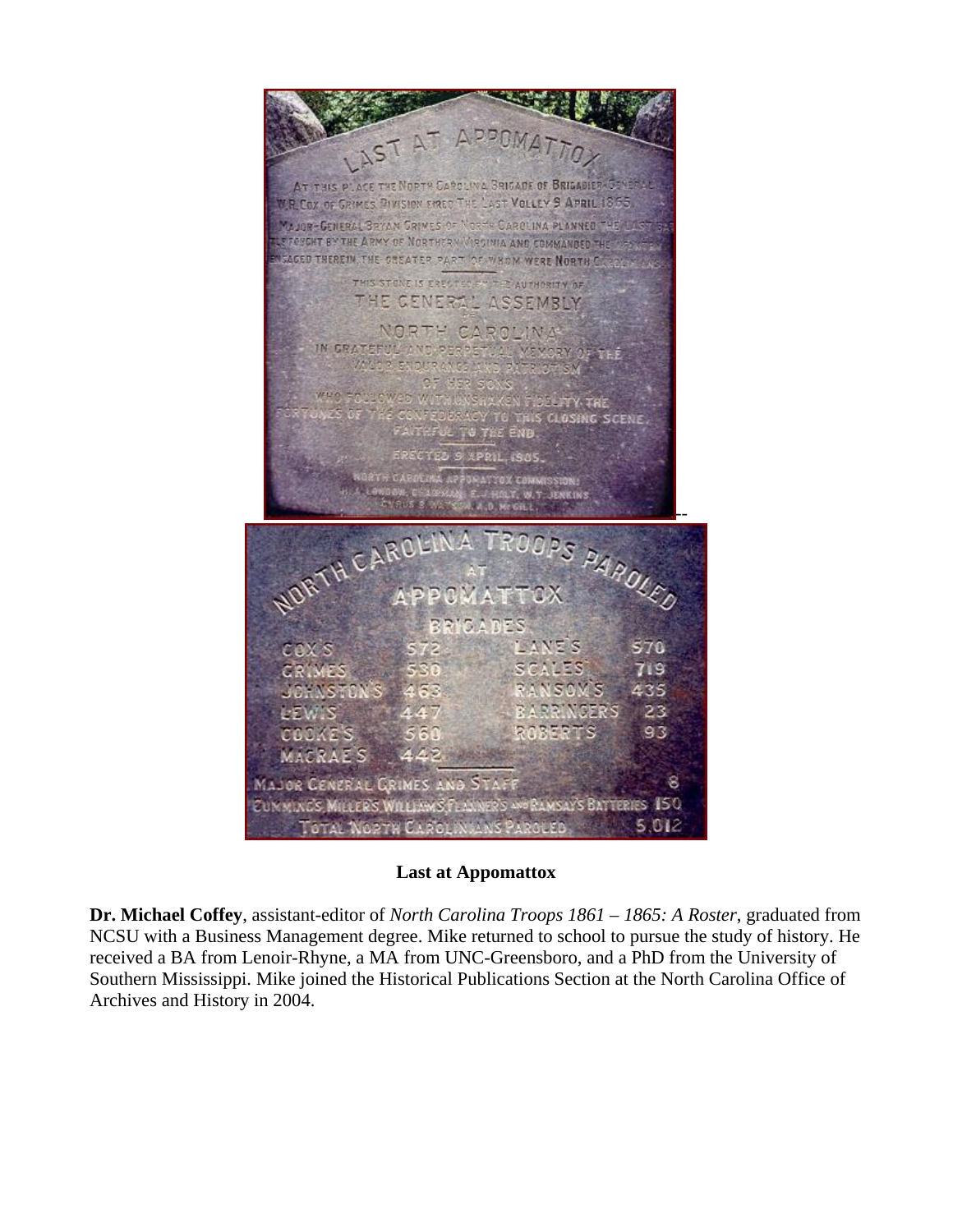

#### **Mike Coffey - - - North Carolina Troops**

Mike has worked on Volume XVI – Thomas's Legion, Volume XVII – Junior Reserves, and the just published Volume XVIII – Senior Reserves and Detailed Men. When complete, *The Roster* will consist of twenty-two volumes with information on approximately 125,000 military personnel.

**Editor** 

**\*\*\*\*\* CFCWRT Spring Tour \*\*\*\*\* Cape Fear Civil War Round Table Spring 2011 Battlefield Tour of the Guilford Courthouse National Park** 



On a cold and gray day, **Josh Howard** led a stalwart group of history buffs on a tour of the Guilford Courthouse National Battlefield. The actions taken on this battlefield did much to determine the fate of the United States. The men of the Continental Line and Militia who fought here did so to create a harmonious union. Alexander Stuart, Joseph Eggleston, and Henry Lee fought to create a nation. The sons and grandsons of those men would be faced with their own decision about whether to remain in a disharmonious union or create a new nation. J.E.B. Stuart, Joseph Eggleston Johnston, and Robert E. Lee fought to create another new nation, but only after rejecting the dreams of their forefathers.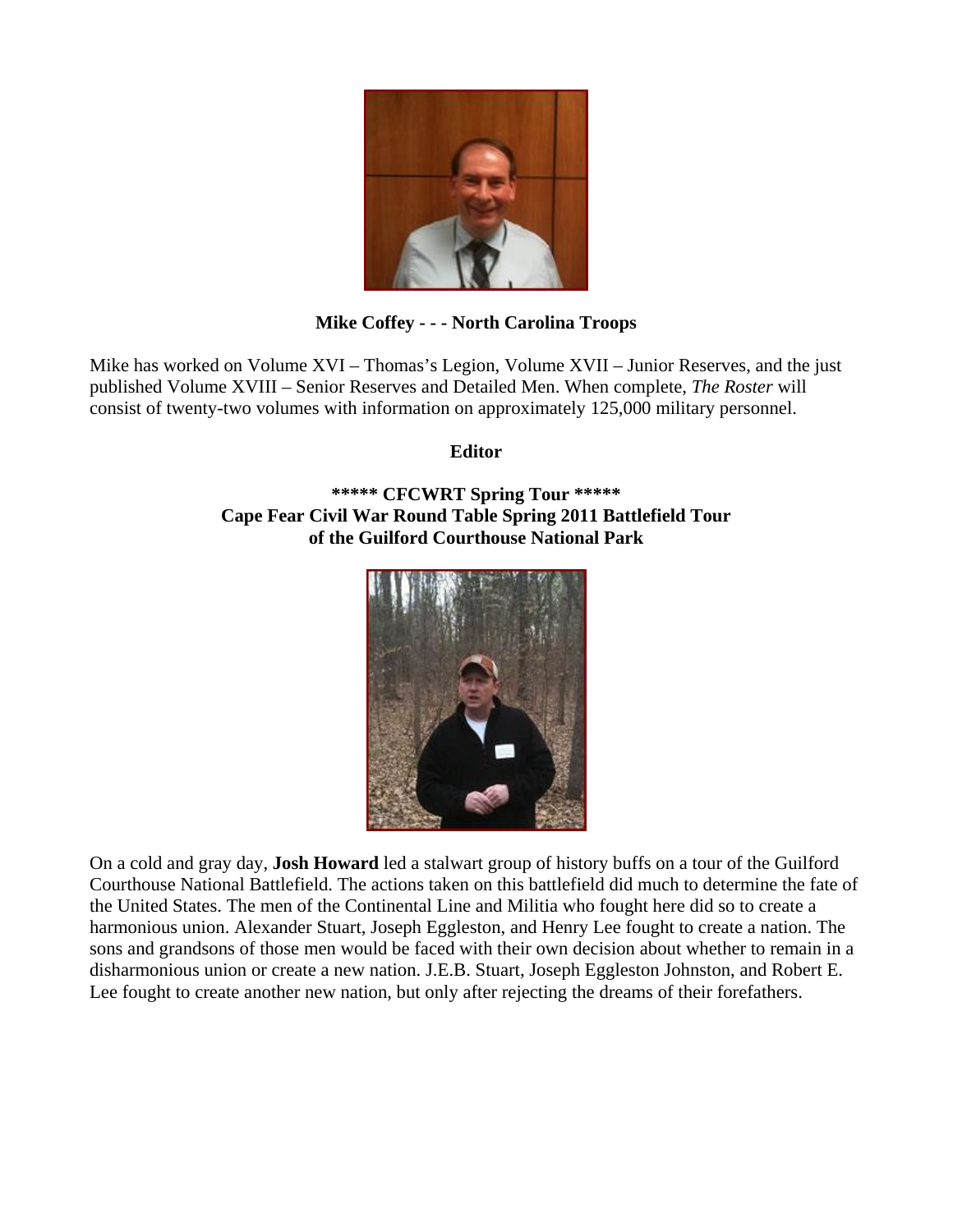

Josh gave the details of this battle from both the British and Patriot viewpoint. The myths that have surrounded some of the actions during the battle were dispelled by the careful study of diaries, letters, pension applications, and battle reports. The actions of the North Carolina Militia on the first line; the Cornwallis order to fire artillery into his own soldiers; the Light Horse Harry Lee battle report – all were retold after the benefit of careful examination of multiple sources that sought to overlay British and Patriot actions.

Lawrence Babits and Josh's book, *Long. Obstinate, and Bloody: The Battle of Guilford Courthouse*, came alive through Josh's battlefield presentation.

Special thanks are due to **Dale Lear** for his continuous efforts to organize the Spring Tour. The Tour Guy comes through again!

As we move forward into the Sesquicentennial, we will transition from studying the causes and early history of the growing regional conflicts into the military conflict that began on April 12, 1861. Hopefully, future tours will allow us to visit additional sites where our history was shaped.

#### **Editor**

#### **\*\*\*\*\* Raffle Winners \*\*\*\*\***

*The South Was Right* – Warner Batson *The Sword of Lincoln* – Dick Covell *A Great Civil War* - Jim Worden *Cold Mountain* – Bill Carshaw *Civil War Blunders* – Tim Barton *Nashville 1864* – Ed Gibson

#### **Ed Gibson**

#### **\*\*\*\*\* Trivia Questions May 2011 \*\*\*\*\***

1 – Bryan Grimes was elected as a delegate to the North Carolina Secession Convention. On May 20, 1861, Grimes was one of those who signed the Ordinance of Secession that led to North Carolina's departure from the Union. Grimes resigned his political position to volunteer his services in the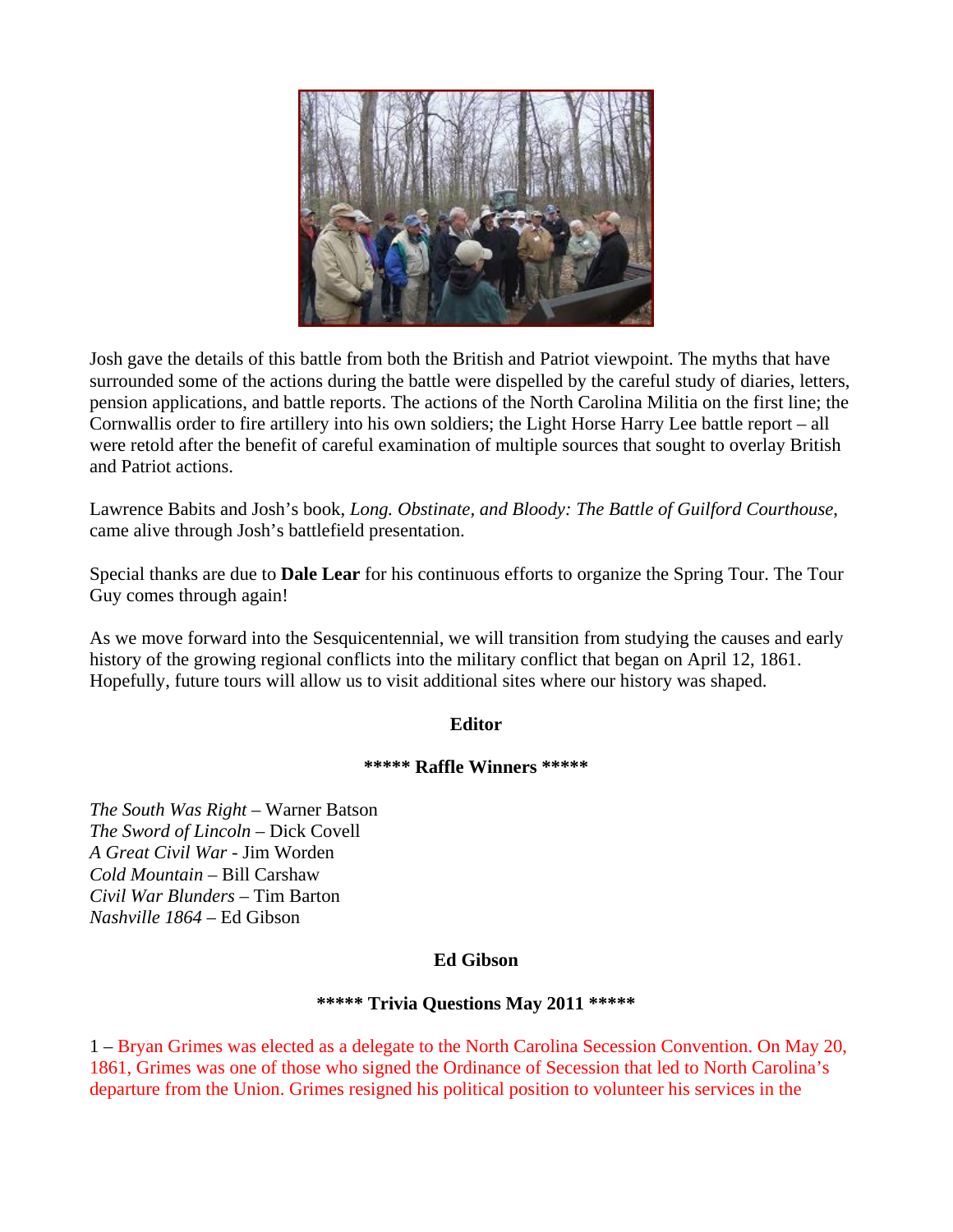Confederate Army. Governor John W. Ellis offered Grimes two appointment at unit command rank. What course did Bryan Grimes follow in regards to his position?

2 – Grimes commanded and led the last attack of the Army of Northern Virginia on April 9, 1865. The attack to open a path through the closing Union ring was initially successful; however, Grimes pulled back to his original line. What action caused the cessation of Grimes' attack?

3 – Bryan Grimes survived the war and returned to his plantation, Grimesland, in Pitt County. He rebuilt his shattered finances and raised a large family. What was Major General Bryan Grimes's fate?

4 – In August 1863, John Taylor Wood led a raid that seized and then used the captured Union ships, *Satellite* and *Reliance* against their former owners. What Union cavalry commander devised a plan to capture the Confederate raiders between the Union Navy and Army? How did that work out? For what was this Union officer more widely known?

5 – The blockade running from Bermuda, Nassau, and **Halifax** had made many British merchants, as well as, captains and crews quiet wealthy. The British officials in these ports were willing to look the other way concerning Queen Victoria's proclamation of neutrality. What event in December 1863 could have contributed to the "cool" reception Wood and the *Tallahassee* received from the authorities in Halifax?

6 – After the war, Wood located to Halifax and ran a maritime business (initially with Confederate Navy Captain John Wilkinson). Wood lived there until his death in 1904 having seldom returned to the United States except to attend functions given by Confederate veteran groups.

Was Wood a Canadian citizen at the time oof his death? - Was Wood present at the reburial of Jeffeerson Davis in Hollywood Cemetery in Richmond on May 31, 1893? –

#### -

#### **\*\*\*\*\* Member News \*\*\*\*\***

If you have member news that you think would be of interest to CFCWRT membership, let me know about it.

**1** – The **CFCWRT** would like to welcome new member **Wilfrid Florence**. Wilfrid had worked for GE and came south from Schenectady, NY.

**2- Richard Triebe**, author of *Fort Fisher to Elmira: The Fatal Journey of 518 Confederate Prisoners*, forwarded a copy of the Oath of Allegiance of Daniel J. Allen of the 40th North Carolina. Allen's great grandson, Daniel L. Grimsley, submitted the copy after seeing Rich's latest book.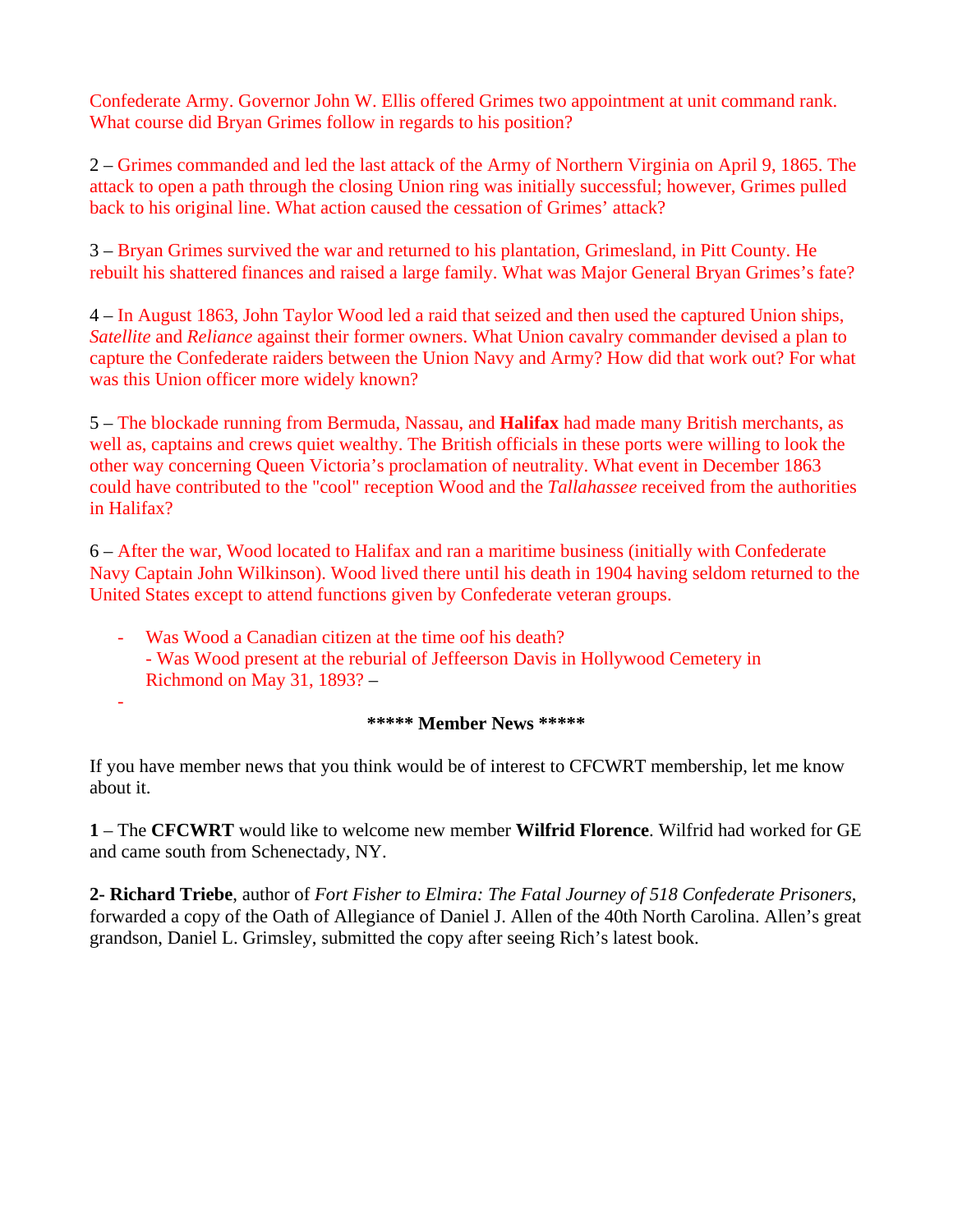'United States of America. Manuelus State of County of erth solember sweer that I will support, protect, and defend the Constitution and Government of the United States against all enomies, whether domestic or foreign; that I will bear true faith, allegiance. and log May to the same, any ordinance, resolution, or laws of any State, Convention, or Legislature, to the contenty notwithstanding; and further, that I will faithfully perform all the duties which may be dequired of me by the laws of the United States; and I take this eath freely and voluntarily, withons any mental reservation or evasion whatever. D & Alle Subscribed and sworn to hearre me, this D.  $1862$ .  $a-tt.9$ hair, and is inches hich. (0, 0, 0, 17, No. 6) --

**3 – LAST CHANCE**: See **Ed Gibson** to purchase your raffle ticket(s) for the framed Civil War print that was on display at the February dinner meeting. Ron Lesser's painting of Stonewall Jackson's "Final Assault" at Chancellorsville is ready for hanging on **your** wall. The lucky winner, whose name will be drawn at the May meeting, will receive a great addition to their Civil War prints for only \$5.

**4** – See **Dale Lear** to order a denim shirt or tan hat with the CFCWRT logo. The shirts are available in short or long sleeves with button down collars and left pocket. The shirts are \$20 and the hats are \$10.

**5** – While attending the CAA Basketball tournament in Richmond, **Joe George** visited the grave site of his great-great-grandfather who had died during the Civil War. Joe's research uncovered this site that had not previously been known by members of his family. **Jesse George**, Private in Company G, 9th Florida Infantry, enlisted on August 14, 1863 in Archer, Florida. Jesse died of disease in Howard's Grove Hospital, Richmond on or about August 15, 1864. Jesse and greater than 16,000 other Confederate soldiers lie buried in the Oakwood Cemetery.

**6 – Rich Triebe** will be the speaker at the UDC Cape Fear Chapter 3 and SCV George Davis Camp 5 Annual Memorial Day Service on May 1, 2011. The service will be at Oakdale Cemetery at 3:00P.

**\*\*\*\*\*\* Great Civil War Quotes \*\*\*\*\***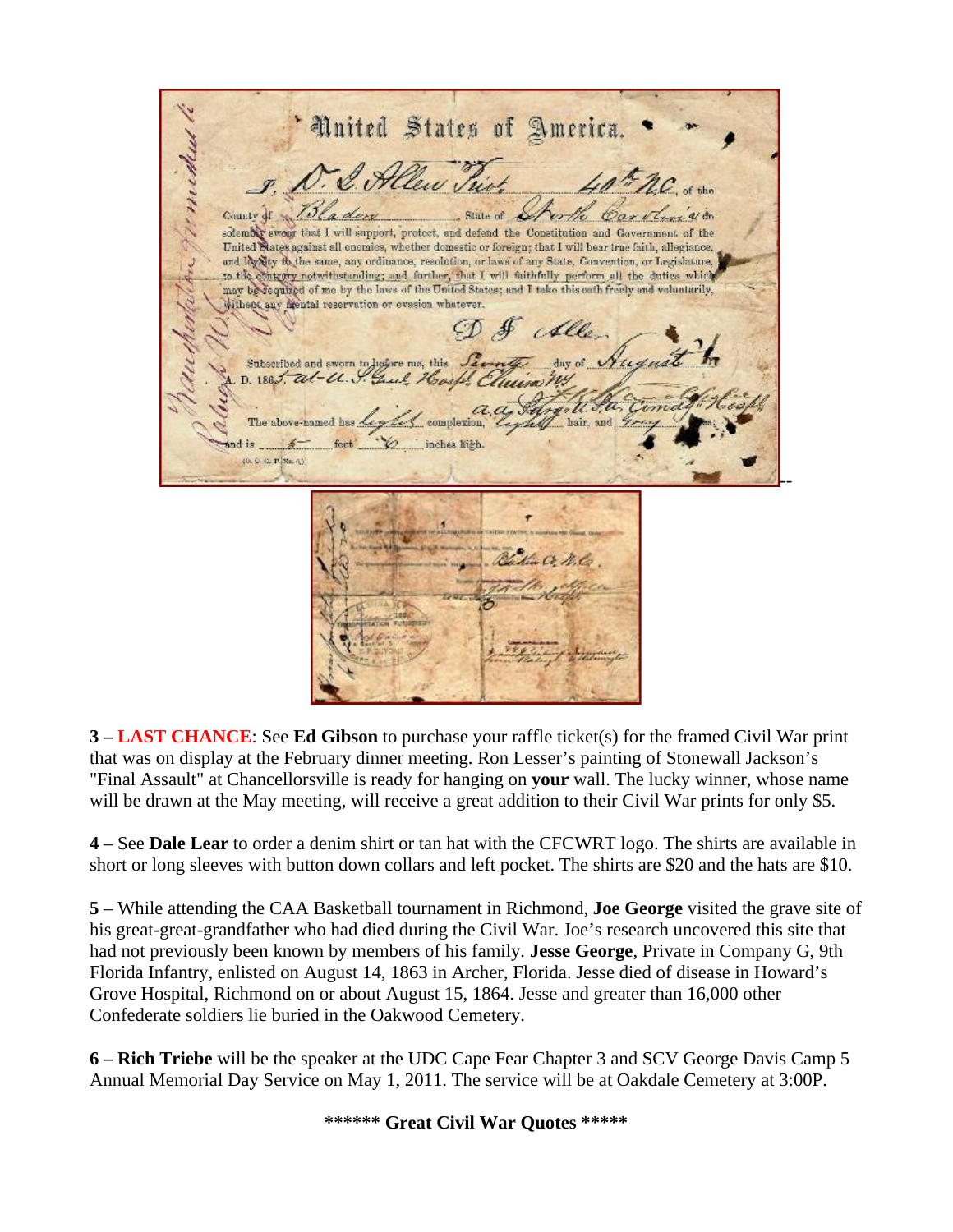#### **Unable to Take Richmond:**

Abraham Lincoln once asked General (Winfield) Scott this question: "Why is it that you were once able to take Mexico City in three months with five thousand men, and we have been unable to take Richmond with one hundred thousand men?"

"I will tell you," said General Scott. "The men who took us into Mexico City are the same men who are keeping us out of Richmond."

*Confederate Veteran Magazine*, September 1913, page 471.

#### **Lance Bevins**

#### **\*\*\*\*\* Sesquicentennial Commemoration \*\*\*\*\***

During the year leading up to April 12, 1861, many men in the North and South acted upon their convictions. Congressmen **Charles H. Van Wyck** and **John A. Gilmer** stood out for their courage to speak out upon their convictions.



**Charles Henry Wyck** 

Wyck, a New York representative, spoke out and defended his views about the evils of slavery. On March 7, 1860, Wyke addressed the House and delivered a blistering attack against slavery and what Wyke saw as treasonable actions of his Southern colleagues. Violent reaction by Reuben Davis of Mississippi almost led to a challenge of a duel. Physical violence on the floor of the House came to be expected.

On the night of February 22, 1861, Wyck was attacked by three armed men who intended to kill him. The mild mannered congressman responded to his attackers by fighting back and striking one of his knife-wielding assailants. Wyck's aggressive behavior gained him his life as his confused attackers retreated.

Wyke recovered from his wounds and true to his support for the Union volunteered for service in the army. Wyke served as colonel of the 56th New York Infantry until the end of the war.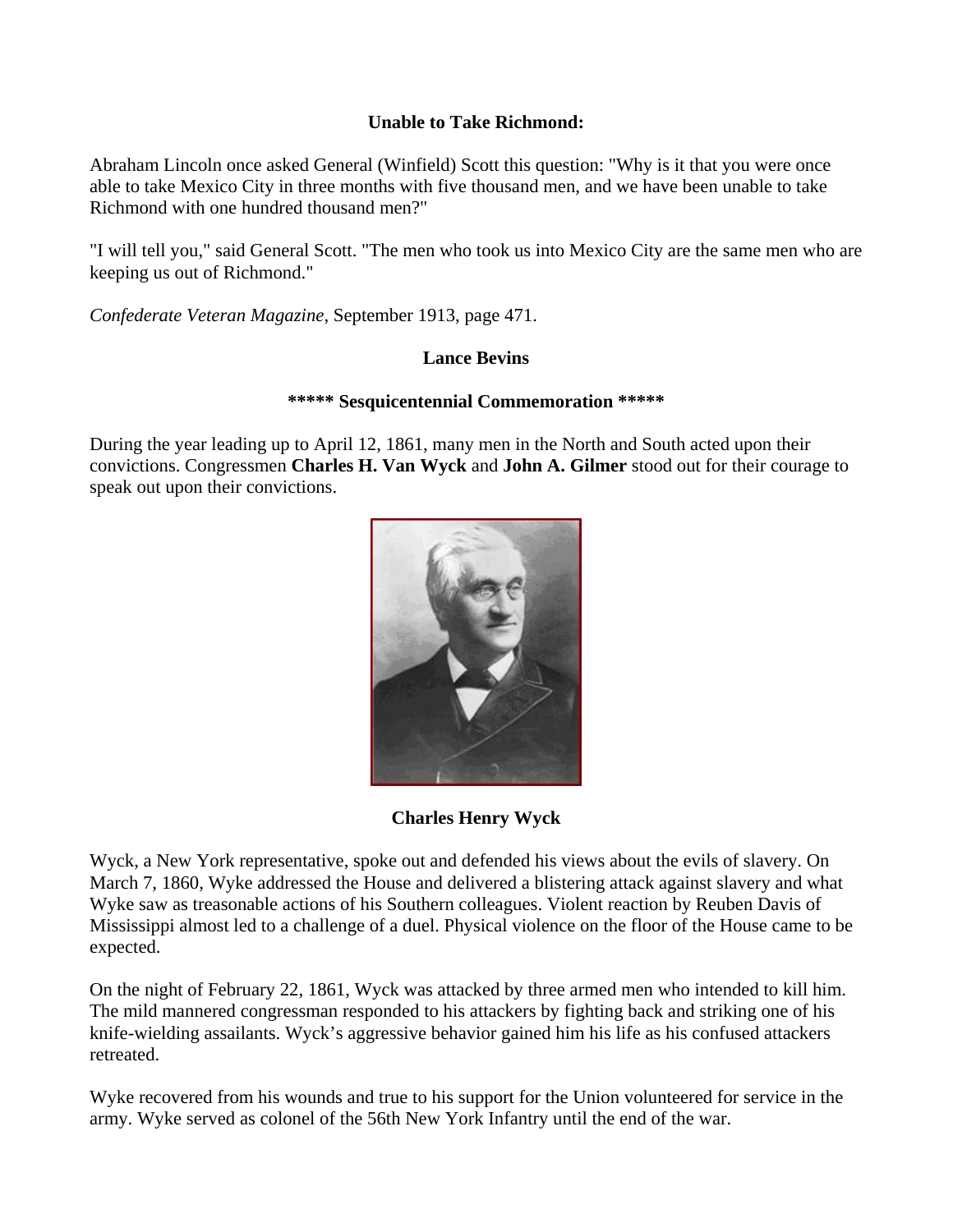

**John Adams Gilmer** 

Gilmer, a North Carolina representative from Guilford County, served in the 36th Congress during the crisis that led up to April 12, 1861. As a Unionist, Gilmer worked during this period to find a solution to what he saw as a coming conflict. He wrote a series of four letters to the new Secretary of State, William Seward. Gilmer suggested that the only way to give Unionists in the South time to counter the fire-eaters was to avoid conflict over Forts Sumter and Pickens. He reasoned that if Lincoln gave up the "indefensible" sites, the main cause of escalating tension would be relieved.

Seward leaked word that abandoning the forts was a position Lincoln considered. Seward gambled that Gilmer's suggestion would be agreeable to Lincoln's quest for peace. Pro-Unionists in the South were encouraged; however, Lincoln failed to support action that did not "hold, occupy, and possess" these forts.

Gilmer declined an offer to become a member of Lincoln's cabinet. He wrote to Seward on April 12, 1861 and bemoaned that Lincoln's actions would drive all Southern States into session. Gilmer resigned himself to his state's position for he became a member of the Confederate Congress.

Sources for this passage included *New York Times* "Opinionator" articles by Adam Goodheart (March 16, 2011) and Daniel W. Crofts (March 11, 2011) and other internet articles.

**Editor** 

#### **\*\*\*\*\* April Meeting \*\*\*\*\***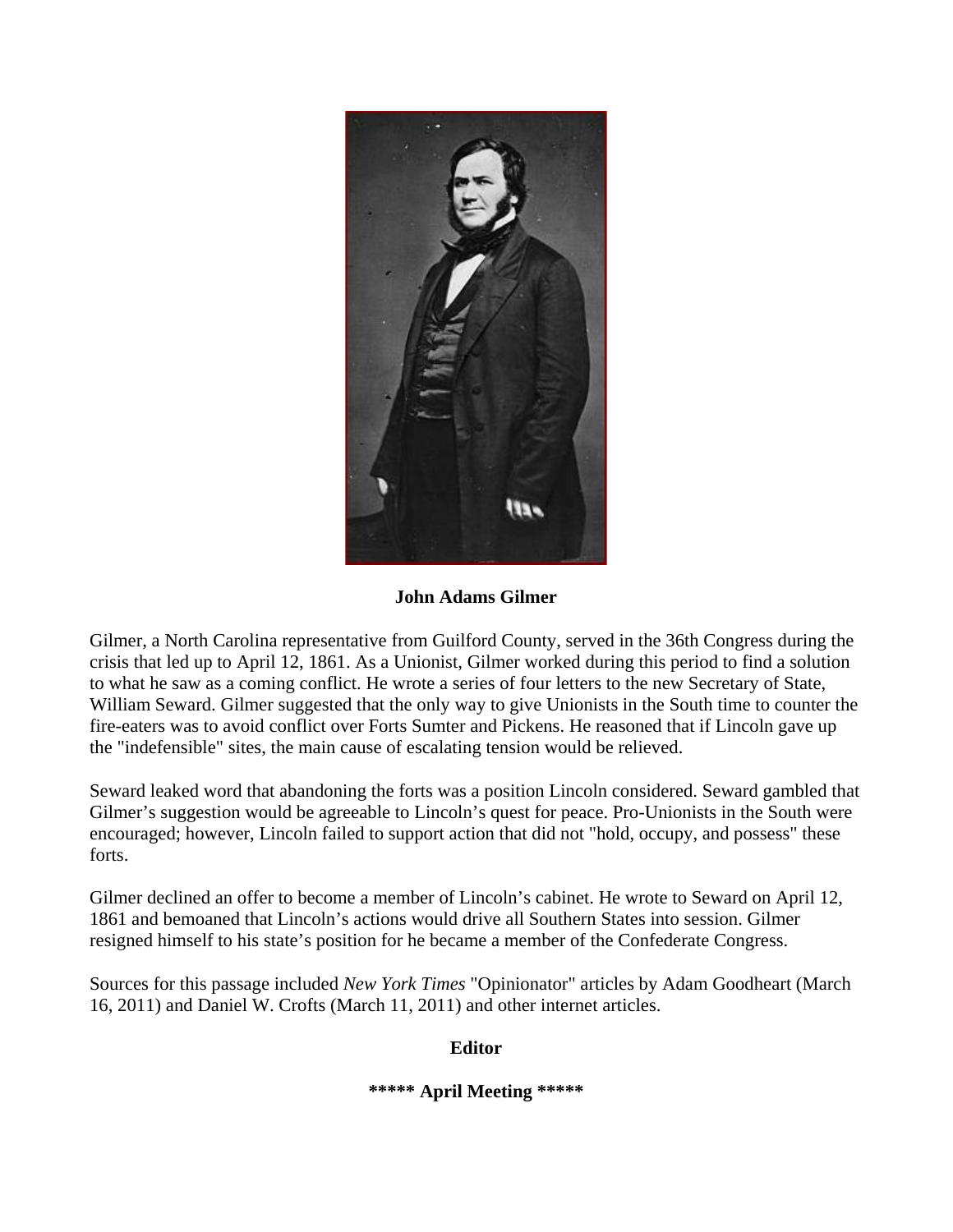#### **John Taylor Wood - Bold Raider**

**Tim Winstead** presented a life story of Confederate Navy and Cavalry officer, John Taylor Wood. As grandson of U.S. President Zachary Taylor and nephew of C.S.A. President Jefferson Davis, Wood was uniquely positioned to witness events leading up to the beginning of the war and to take part in many pivotal events during the war.



Was John Taylor Wood the Forrest Gump of his day? Was it mere chance that Wood was at Hampton Roads on March 9, 1862, at Drewry's Bluff on May 15, 1862, abroad the USS *Satellite* in August 1863, aboard the USS *Underwriter* at New Berne in February 1864, abroad the CSS *Tallahassee* in August 1864, or with Jefferson Davis on the "unfortunate day" in Georgia on May 10, 1865? Tim answered these questions and more about this fascinating individual.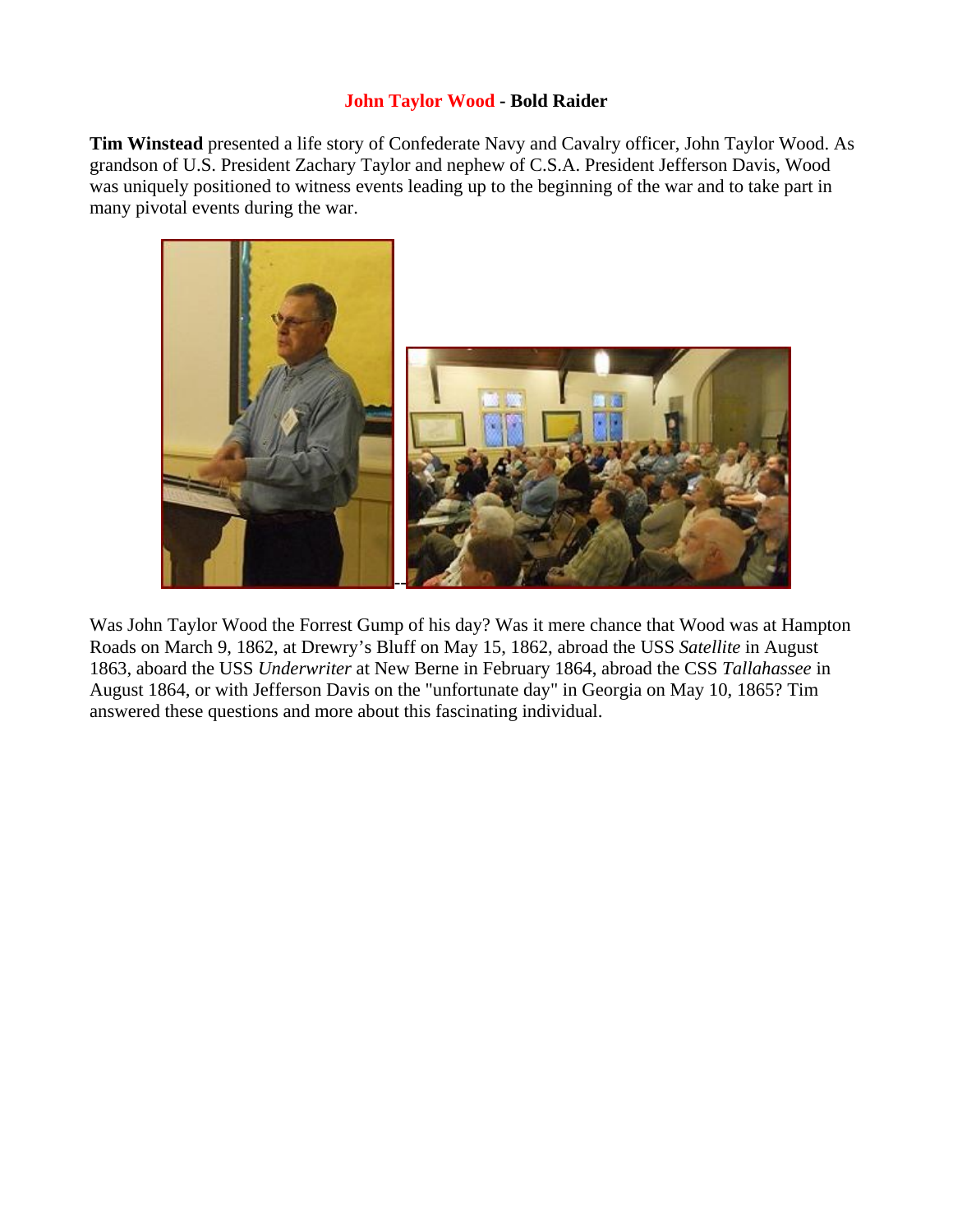

### **C.S.S.** *Virginia* **vs. U.S.S.** *Monitor* **-------------------------------------------C.S.S.***Tallahassee*

At a meeting in Rose Hill, NC on November 16, 2009, Tim had opportunity to ask Edwin Bearss about John Taylor Wood. Bearss, preeminent Civil War authority, shared that he thought Wood was, "A good, honorable man; good 2nd tier officer ……. didn't hurt to be Jefferson Davis's nephew……"

I think that Wood would have simply thought of himself as:

#### John Taylor Wood: Man of Action: Man of Honor

NOTE: If you are interested in reading more about Wood, go to the Cape Fear Civil War Round Table website and search in Archives/Articles. This article lists many sources for further reading.

Editor

#### **\*\*\*\*\* Comments and Suggestions \*\*\*\*\***

Comments and suggestions to make the Cape Fear Civil War Round Table and "The Runner" more relevant to your Civil War experience are welcomed. Send them to me at [tpwinstead@gmail.com.](mailto:tpwinstead@gmail.com) Please include "CFCWRT News" in your Subject line.

#### **\*\*\*\*\* Trivia Question Answers May 2011 \*\*\*\*\***

1 - Bryan Grimes was elected as a delegate to the North Carolina Secession Convention. On May 20, 1861, Grimes was one of those who signed the Ordinance of Secession that led to North Carolina's departure from the Union. Grimes resigned his political position to volunteer his services in the Confederate Army. Governor John W. Ellis offered Grimes two appointment at unit command rank. What course did Bryan Grimes follow in regards to his position? Although Grimes was a proud &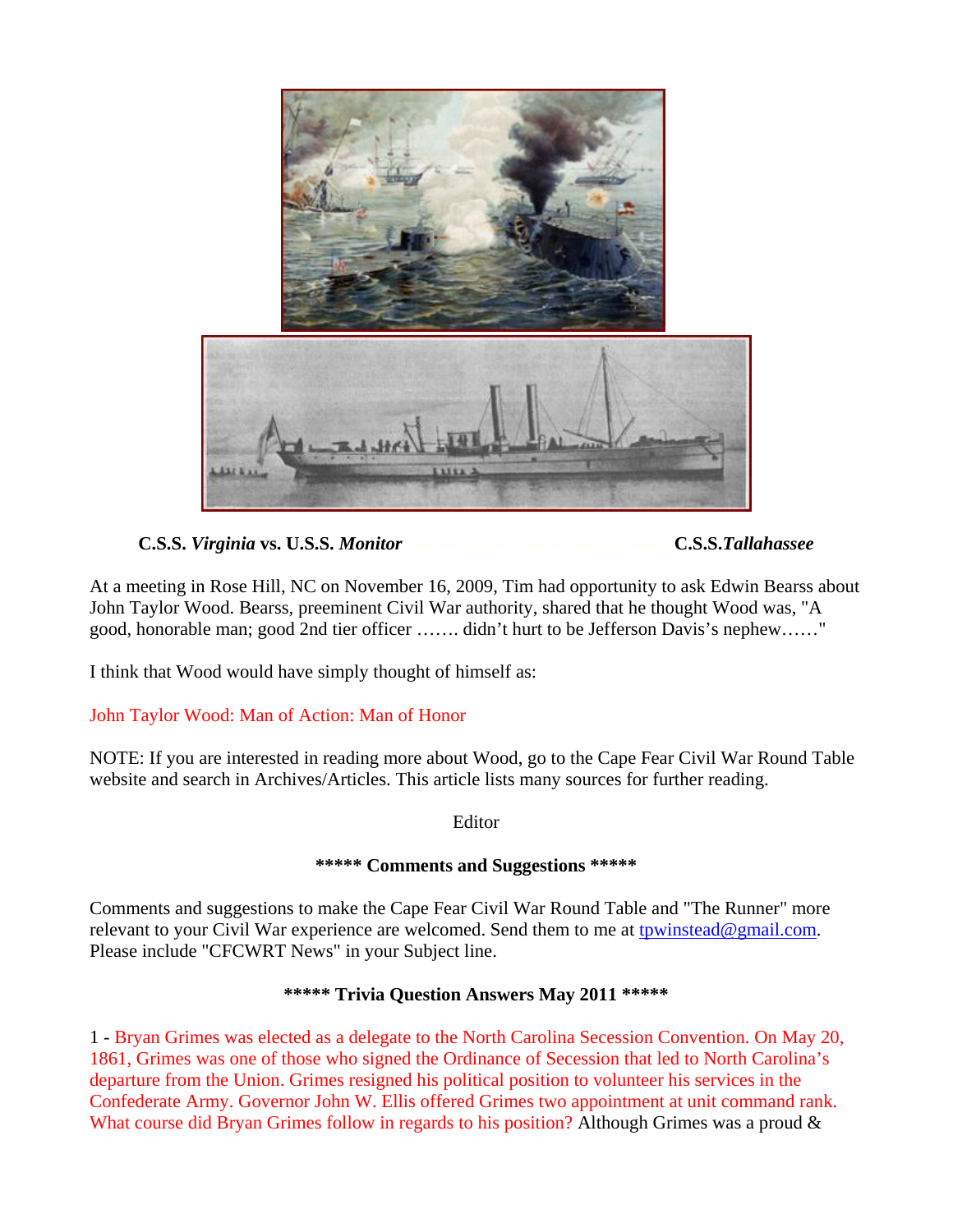ambitious man, he accepted the fact that he had little military training and needed to learn from an experienced officer. Grimes accepted the rank of major in the 4th Regiment of North Carolina Troops under Colonel George Burgwyn Anderson, United States Military Academy, Class of 1852.

Anderson was the experienced officer who would teach the skills Grimes needed for future advancement. Anderson became the Brigadier General of the 2nd, 4th, 14th, and 20th regiments during June 1862. NOTE: Anderson would die of wounds received at Antietam and Fort Anderson (Brunswick Town) would be named in his honor.

2 - Grimes commanded the last attack of the Army of Northern Virginia on April 9, 1865. The attack to open a path through the closing Union ring was initially successful; however, Grimes pulled back to his original line. What action caused the cessation of Grimes' attack? Commander of the 2nd Corps, John B. Gordon, informed Grimes that Lee had agreed to surrender the army. It was over.

Grimes recorded the events of that morning in letters written to his wife.

As my troops approached their position of the morning, I rode up to General Gordon and asked where I should form line of battle. He replied, "Anywhere you choose." Struck by the strangeness of the reply, I asked an explanation, whereupon he informed me that we would be surrendered. I expressed very forcibly my dissent to being surrendered, and indignantly upbraided him for not giving me notice of such intention, as I could have escaped with my Division and joined Gen. Joe Johnston, then in North Carolina. Furthermore, that I should then inform my men of the purpose to surrender, and that whomsoever desired to escape that calamity could go with me, and galloped off to carry this idea into effect. Before reaching my troops, however, General Gordon overtook me, and placing his hand on my shoulder, asked me if I were going to desert the army, and tarnish my own honor as a soldier; that it would be a reflection upon General Lee, and an indelible disgrace to me, that I, an officer of rank, should escape under a flag of truce, which was then pending. I was in a dilemma, and knew not what to do, but finally concluded to say nothing on the subject to my troops.

Upon reaching them, one of the soldiers inquired if General Lee had surrendered, and upon answering I feared it was a fact that we had been surrendered, he cast away his musket, and holding his hands aloft, cried in an agonized voice, "Blow, Gabriel, blow! My God, let him blow, I am ready to die!" We then went beyond the creek at Appomattox Court House, stacked arms amid the bitter tears of bronzed veterans regretting the necessity of capitulation.

Bryan Grimes, *Extract of Letters of Major-Gen'l Bryan Grimes to his Wife. Ed. Pulaski Cowper* (Raleigh, NC: Edwards, Broughton & Co, 1883), 121-122.

3 - Bryan Grimes survived the war and returned to his plantation, Grimesland, in Pitt County. He rebuilt his shattered finances and raised a large family. What was Major General Bryan Grimes's fate? Grimes lived at "Grimesland" with his second wife, Charlotte Emily Bryan, and his children until he was killed in August 1880. While returning for a political convention in neighboring Beaufort County, Grimes was murdered by a hired assassin near Bear Creek, only about five miles from Grimesland. The murder was planned to prevent him from testifying in a court case. At the time of his death, Bryan Grimes was a trustee for the University of North Carolina and was respected throughout the state. Source:

4 - In August 1863, John Taylor Wood led a raid that seized and then used the captured Union ships, Satellite and Reliance against their former owners. What Union cavalry commander devised a plan to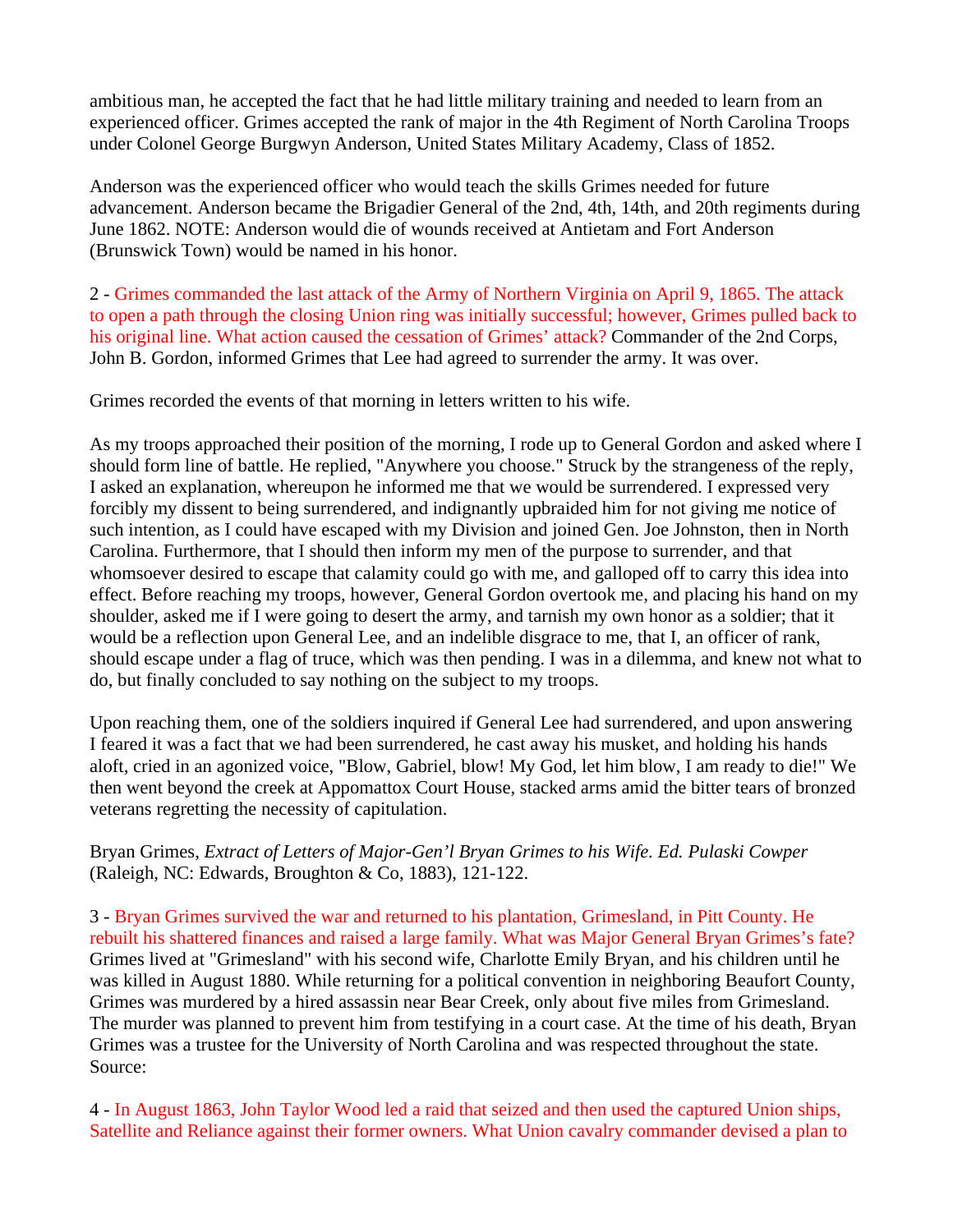#### capture the Confederate raiders between the Union Navy and Army? How did that work out? For what was this Union officer more widely known?

**Judson Kilpatrick's** "Gunboat Expedition" had all the plans to catch Wood between a vise of army and navy units. The plan did not work out exactly as Kilpatrick had hoped. Unlike the crews of the Union ships that Wood captured, the Confederates were attentive to the security of their mission. Wood and his men were able to strip the captured ships and transport engines, guns, etc. to Richmond ahead of the Union raid.



#### **Judson Kilpatrick**

Kilpatrick was probably best remembered for his "Shirt-tailed Skedaddle" to escape Wade Hampton and Joe Wheeler's attack at Monroe's Crossroads, NC in March 1865. Kilpatrick, as was his custom, sought the comfort of a female companion rather than ensuring that pickets were placed to avoid surprise attacks. NOTE: To be fair, Kilpatrick did rally his men and drive off his attackers – all while wearing only his nightshirt.

5 - The blockade running from Bermuda, Nassau, and **Halifax** had made many British merchants, as well as, captains and crews quiet wealthy. The British officials in these ports were willing to look the other way concerning Queen Victoria's proclamation of neutrality. What event in December 1863 could have contributed to the "cool" reception Wood and the commerce raider Tallahassee received from the authorities in Halifax? In December 1863, "Colonel" John C. Braine and a group of Southern conspirators seized the steamer *Chesapeake* off Long Island. Braine and his men proceeded to destroy passenger and merchant ships along the New England coast. Braine and the *Chesapeake* made good their escape to Halifax, Nova Scotia. The United States put pressure on the British government to extradite the pirates back to the United Sates. Braine escaped but the crew was tried before a Maritime Court – they were found not guilty.

The United States Consul, Mortimer Jackson, and the United States Government kept pressure on the officials in Halifax to follow the Queen's neutrality proclamation. This continued pressure could have been the demise of the "Wink & Nod" that had been in effect before the *Tallahassee* arrived in August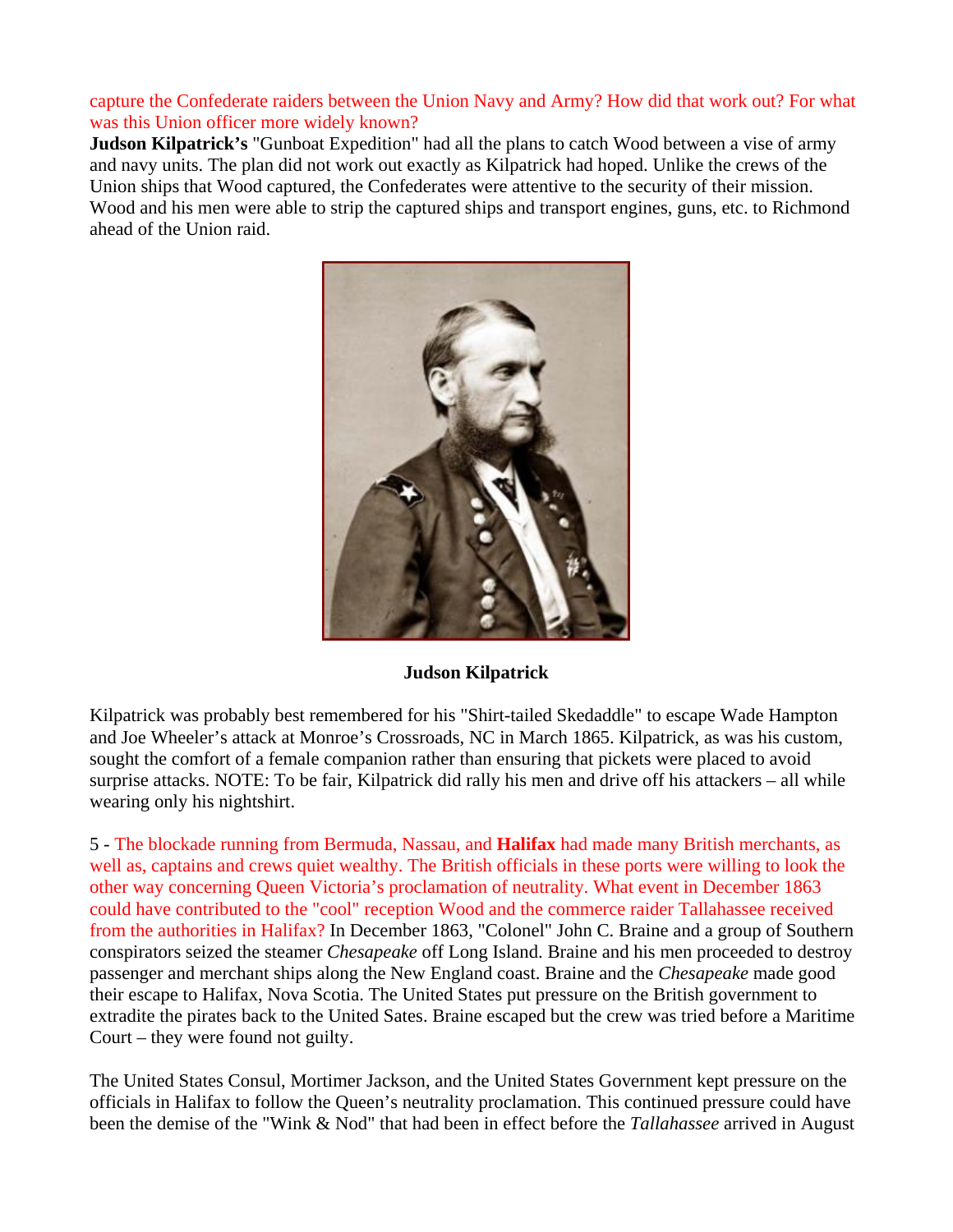1864. The blockade runners and their wealth creation abilities were one thing; the appearance of Confederate raiders and United Sates warships were something else again.

While blockade runner may have continued their economic game, Confederate raiders and United States war ships were going to follow the rules as laid down in the following order. Source: <http://ns1763.ca/hfxrm/woodtaylor.html>

Government House, 3rd October, 1864. (amended order.) Present: His Excellency Sir Richard Graves MacDonnell, C.B., Lieut. Governor, &c., &c.

The Honorable Charles Tapper Provincial Secretary,

" John W. Ritchie, Solicitor General.

- " James McNab, Receiver General.
- " Isaac LeVeaconte, financial Secretary
- . " S. Leonard Shannon.

*It is Ordered*, That if any ship of war or privateer of the United States of America, or of the States calling themselves the Confederate States of America, shall come into the port of Halifax, or within the territorial jurisdiction of Her Majesty in the vicinity of the said port, every such vessel of war or privateer aforesaid, shall immediately come to anchor off the Naval Yard, unless prevented by stress of weather; and, in the latter event, shall be required to anchor as aforesaid, as soon as weather will permit. And further, it is ordered, that no such vessel, if desirous of communicating with the shore within the said port, shall be permitted to do so from the out side by boat—but shall come up to the anchor-age aforesaid for that purpose; and in that case, if she remain under weigh, will be permitted to leave the said port at her own convenience, any time before sunset, subject nevertheless to the restrictions of the Queen's orders of the 31st January, 1862.

Pilots and all other officers of the port are commanded (on boarding or hailing any such ship or privateer) to communicate the foregoing order to the Chief-officer on duty of every ship of war or privateer aforesaid.

[A true copy.] (Signed) JAMES H. THORNE. C. E. C.

6 - After the war, Wood located to Halifax and ran a maritime business (initially with Confederate Navy Captain John Wilkinson). Wood lived there until his death in 1904 having seldom returned to the United States except to attend functions given by Confederate veteran groups.